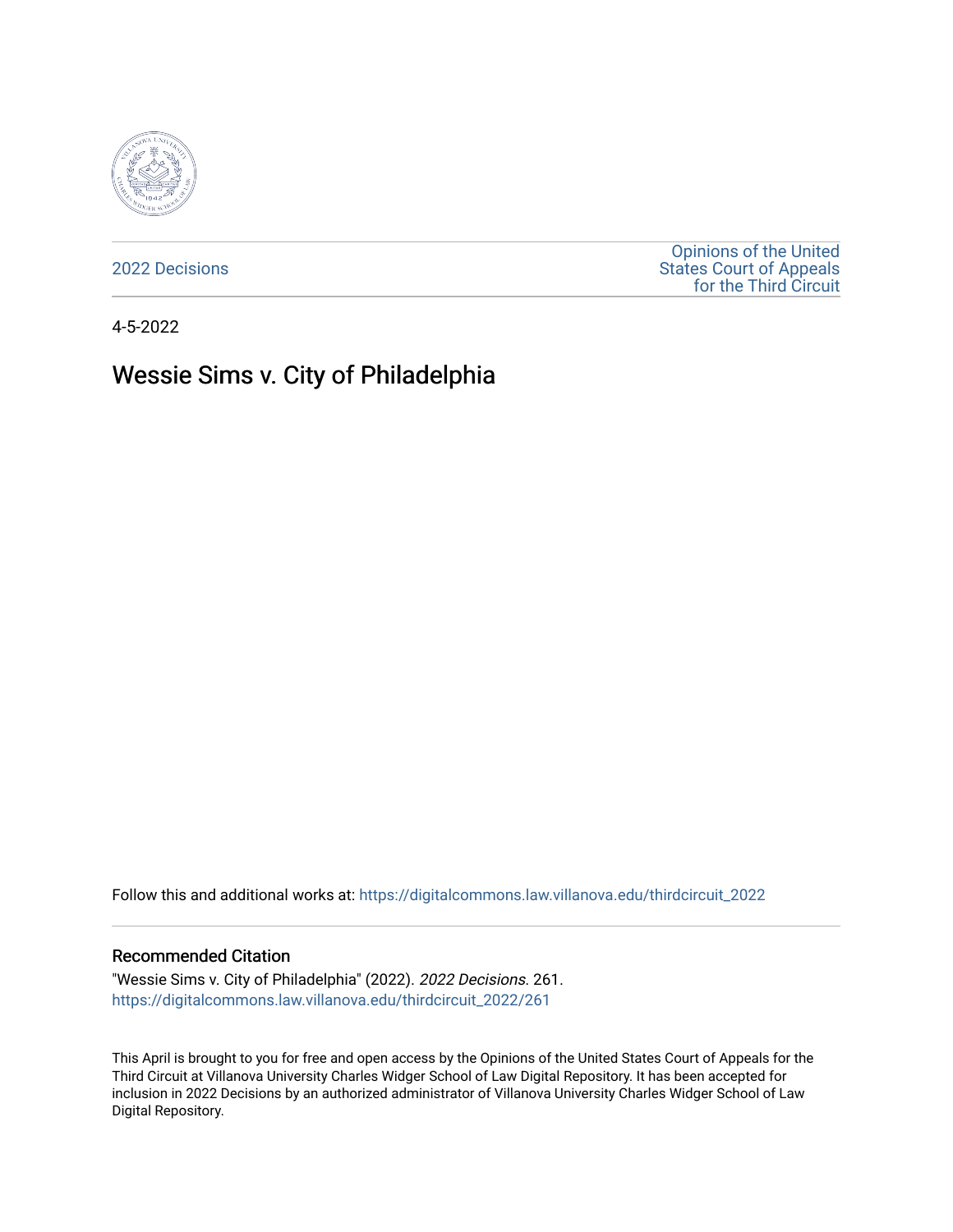# **NOT PRECEDENTIAL**

# UNITED STATES COURT OF APPEALS FOR THE THIRD CIRCUIT

 $\frac{1}{2}$ 

No. 20-2223  $\frac{1}{2}$ 

# WESSIE SIMS, Appellant

v.

CITY OF PHILADELPHIA; ZONING BOARD OF ADJUSTMENTS; LYNETTE M. BROWN, SOW, CHAIRWOMAN; CAROL B. TINARI; ANTHONY LEWIS; SAM STATEN, JR.; MARTIN G. BEDNAREK; MARY JANE MCKINNEY, BOARD ADMINISTRATOR; LARISSA KELVAN, PLANNING COMMISSIONER; CHRISTINE QUINN, PLANS EXAMINER; JOHN V. WOLFE, DEPARTMENT OF LICENSE AND INSPECTION; CITY AND COUNTY OF PHILADELPHIA; STATE OF PENNSYLVANIA

> On Appeal from the United States District Court for the Eastern District of Pennsylvania (D.C. Civil No. 2:12-cv-5486) District Judge: Honorable Joshua D. Wolson

 $\frac{1}{2}$  ,  $\frac{1}{2}$  ,  $\frac{1}{2}$  ,  $\frac{1}{2}$  ,  $\frac{1}{2}$  ,  $\frac{1}{2}$  ,  $\frac{1}{2}$  ,  $\frac{1}{2}$  ,  $\frac{1}{2}$  ,  $\frac{1}{2}$ 

Submitted Pursuant to Third Circuit L.A.R. 34.1(a) April 4, 2022

 $\overline{\phantom{a}}$  , where  $\overline{\phantom{a}}$ 

 $\frac{1}{2}$ 

Before: CHAGARES, Chief Judge, SHWARTZ, Circuit Judge, and PRATTER, District Judge\*

(Opinion filed: April 5, 2022)

<sup>\*</sup> Honorable Gene E.K. Pratter, United States District Judge for the Eastern District of Pennsylvania, sitting by designation.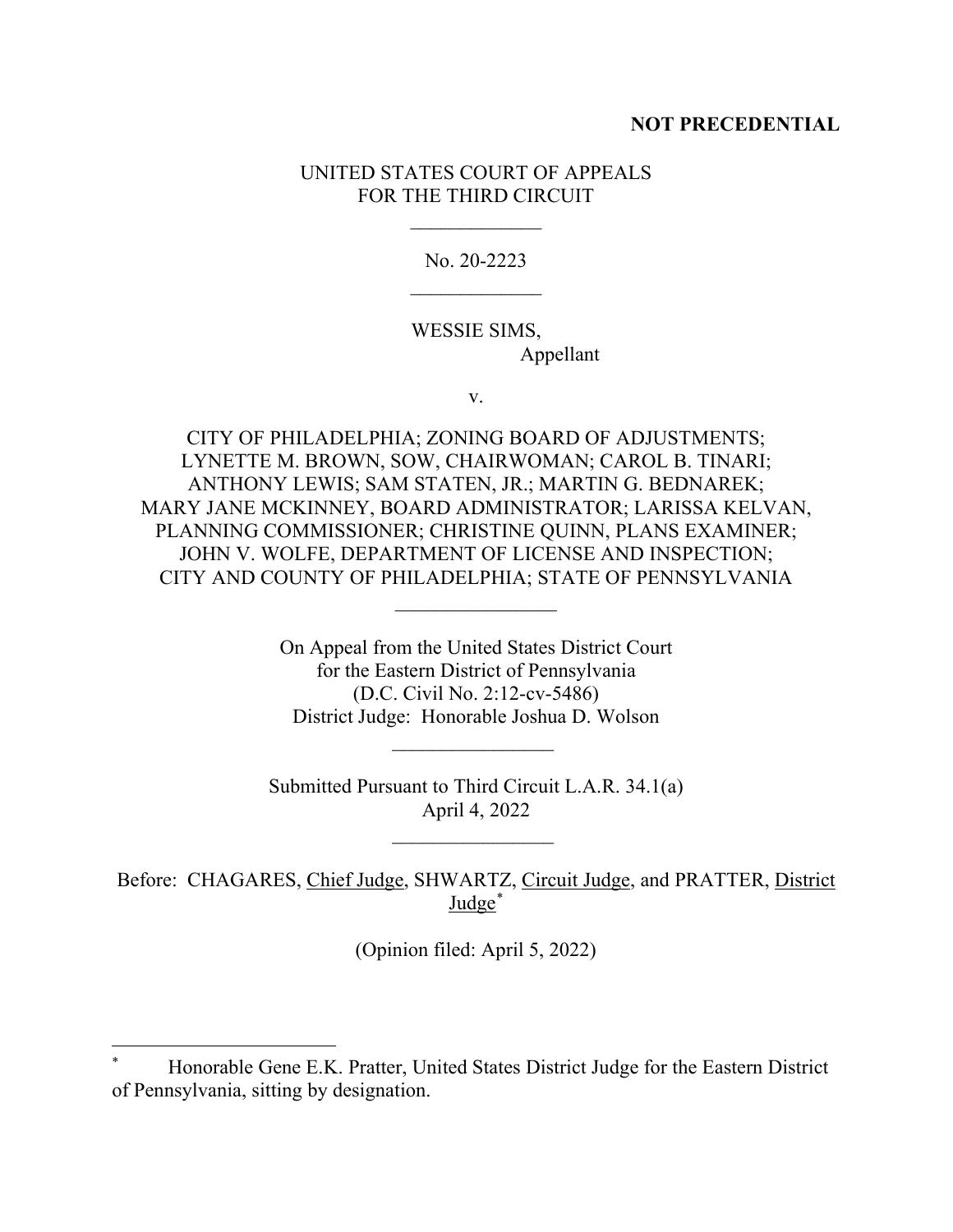# OPINION\*\*  $\frac{1}{2}$

 $\overline{\phantom{a}}$ 

### CHAGARES, Chief Judge.

Plaintiff Wessie Sims appeals the District Court's order denying her post-judgment motion that sought relief from the final judgment in this action. Because Sims fails to advance a proper basis for such relief, we will affirm.

#### I.

The factual background of this appeal is set forth in our prior decision affirming the District Court's dismissal of the complaint, so our summary is brief. See Sims v. City of Philadelphia, 552 F. App'x 175 (3d Cir. 2014). In December 2009, Sims was denied a zoning permit to operate a five-room boarding house in Philadelphia. Id. at 176. Proceeding pro se, she filed a complaint in federal court against the City of Philadelphia (the "City") and various individual defendants asserting violations of 42 U.S.C. § 1983 in connection with the denial of the zoning permit. Id. The District Court dismissed the claims against the individual defendants pursuant to Federal Rule of Civil Procedure 4(m) for improper service and the claims against the City pursuant to Rule 12(b)(6) because Sims failed to plausibly allege municipal liability. Id. The District Court entered final

This disposition is not an opinion of the full Court and pursuant to I.O.P. 5.7 does not constitute binding precedent.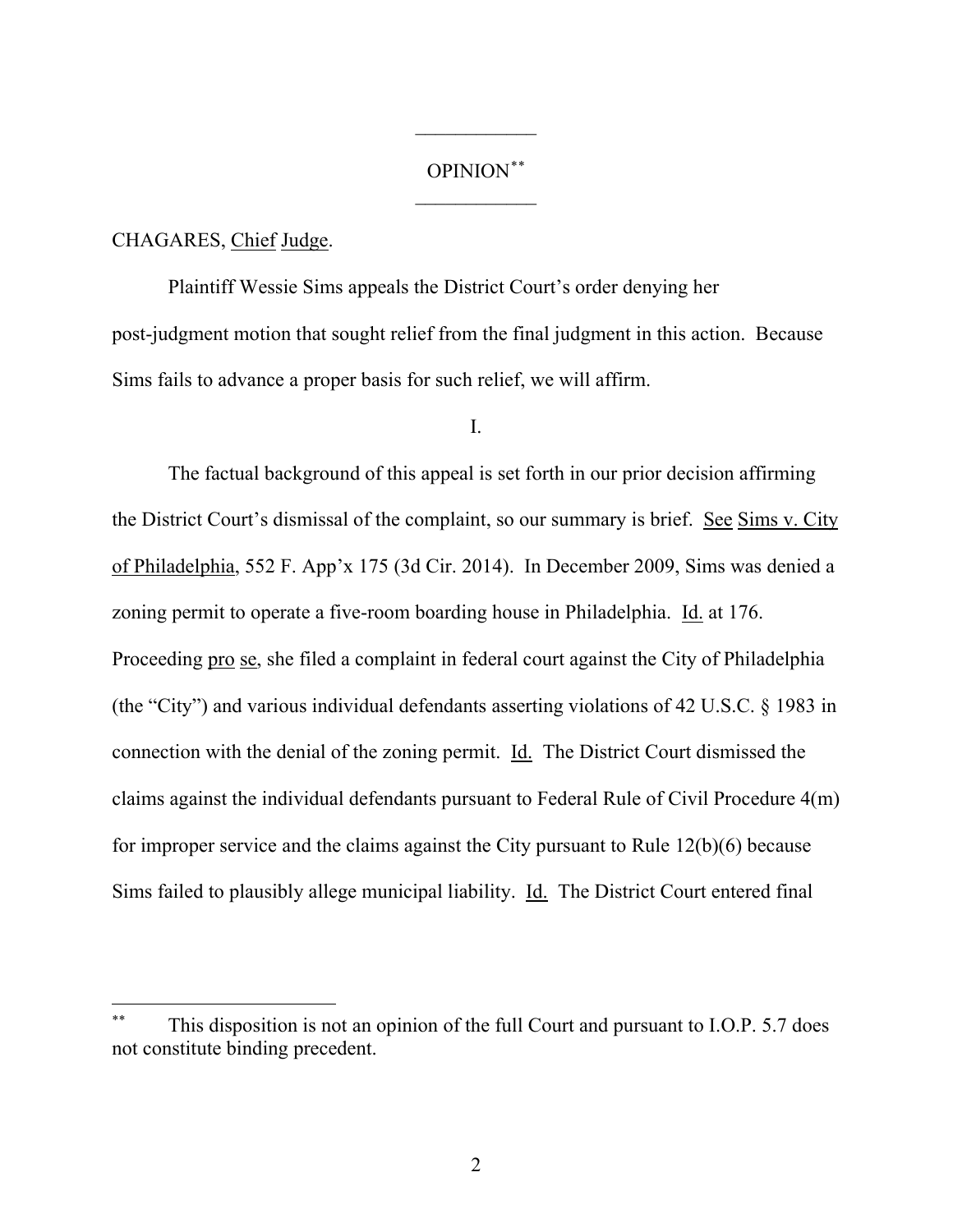judgment in February 2013, and Sims timely appealed. We affirmed the District Court's dismissal as to all defendants. Id. at 177–78.

Following our decision, Sims has made several attempts in the District Court to reopen the case and seek relief from the final judgment. Sims's most recent attempt was in November 2019, when she filed a motion titled "Final Judgment Title 28 U.S.C.A. 1291." Appendix ("App.") 8. As the District Court noted, section 1291 "is not a basis for relief; it is a statute conferring jurisdiction on Courts of Appeals to review District Courts' final judgments." Id. Sims now appeals the District Court's denial of her November 2019 motion.

## II.

The City challenges whether we have appellate jurisdiction. This is a threshold issue that we review de novo. Montanez v. Thompson, 603 F.3d 243, 248 (3d Cir.  $2010$ ).<sup>1</sup>

While the scope of our appellate jurisdiction is limited, we conclude that the District Court's denial of Sims's November 2019 motion is properly before us. The District Court's order entered May 13, 2020 denying this motion constituted a final order, and Sims filed her timely notice of appeal on June 8, 2020. Fed. R. App. P. 4(a)(1)(A). We therefore have jurisdiction under 28 U.S.C. § 1291 to review the denial of Sims's November 2019 motion. See Long v. Atl. City Police Dep't, 670 F.3d 436, 446 n.19 (3d Cir. 2012) (observing that this Court has "jurisdiction to review a timely appealed order

<sup>&</sup>lt;sup>1</sup> The District Court had subject matter jurisdiction under 28 U.S.C. § 1331.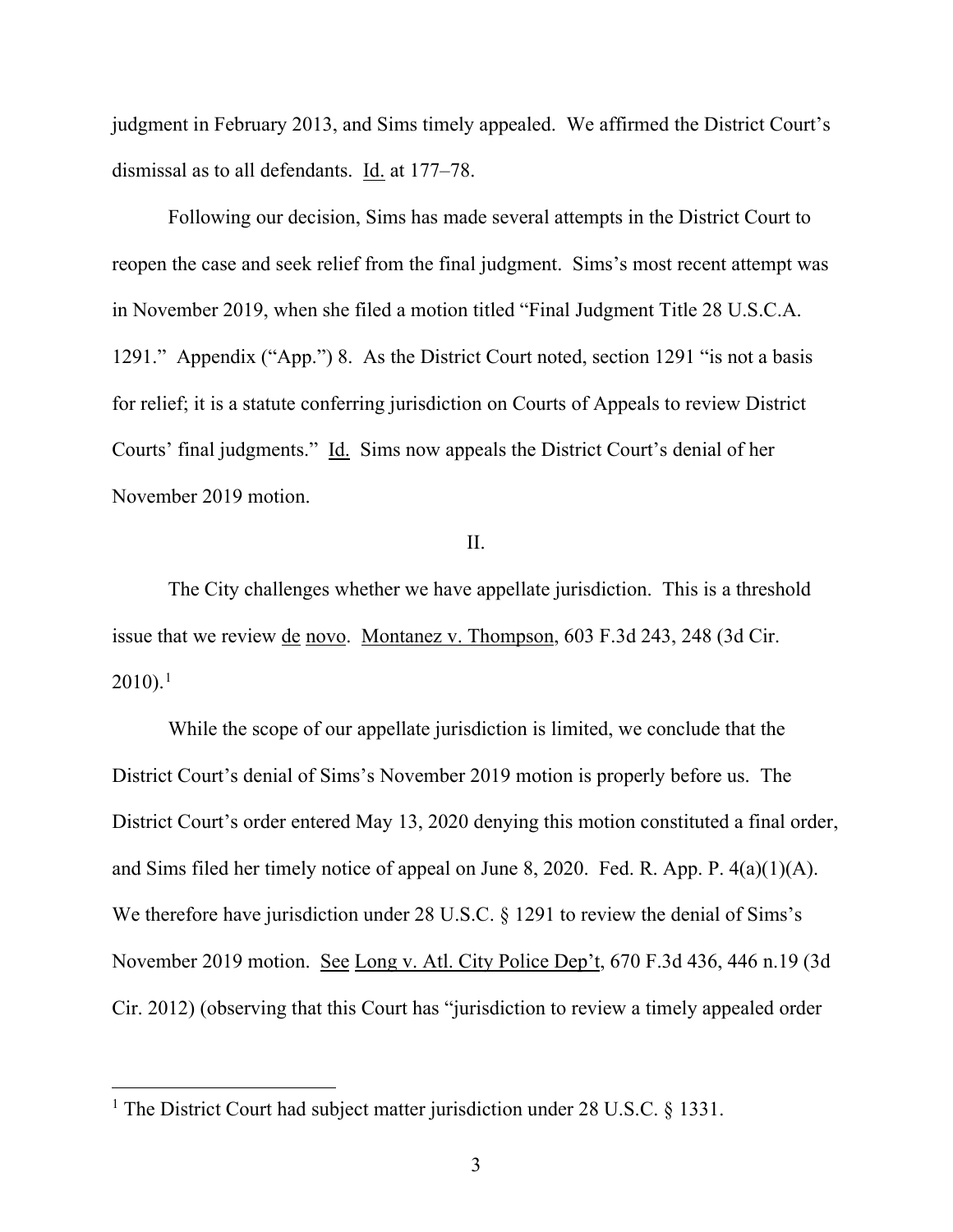disposing of an untimely motion for reconsideration"). But we do not have jurisdiction to review the underlying dismissal of Sims's complaint, which this Court has previously affirmed, or any of Sims's prior post-judgment motions where the time for appeal has long since passed. See Smith v. Evans, 853 F.2d 155, 158 n.1 (3d Cir. 1988) ("We note that even though Rule 60(b) preserves the right to appeal, the appeal may bring up only the subject matter of the 60(b) motion and not the underlying case."), overruled on other grounds by Lizardo v. United States, 619 F.3d 273, 276–77 (3d Cir. 2010). 2

#### III.

Sims's November 2019 motion apparently seeks to relitigate the merits of her complaint and, although a final judgment was previously entered, requests both a final judgment and default judgments against certain defendants. Considering Sims's pro se status before the District Court, we construe this motion as either a motion for reconsideration pursuant to Rule 59(e) or for relief from judgment pursuant to Rule 60(b). See United States v. Fiorelli¸ 337 F.3d 282, 287–88 (3d Cir. 2003) ("[T]he function of the motion, and not the caption, dictates which Rule is applicable."). We review the denial of Sims's post-judgment motion for an abuse of discretion. Jang v. Boston Sci. Scimed, Inc., 729 F.3d 357, 367 (3d Cir. 2013).

<sup>&</sup>lt;sup>2</sup> To the extent that Sims asks us to consider whether her complaint was properly dismissed, our prior decision is the law of the case. Under the law of the case doctrine, there is no basis for us to reconsider these previously decided issues. See In re City of Phila. Litig., 158 F.3d 711, 717 (3d Cir. 1998) ("Under the law of the case doctrine, one panel of an appellate court generally will not reconsider questions that another panel has decided on a prior appeal in the same case.").